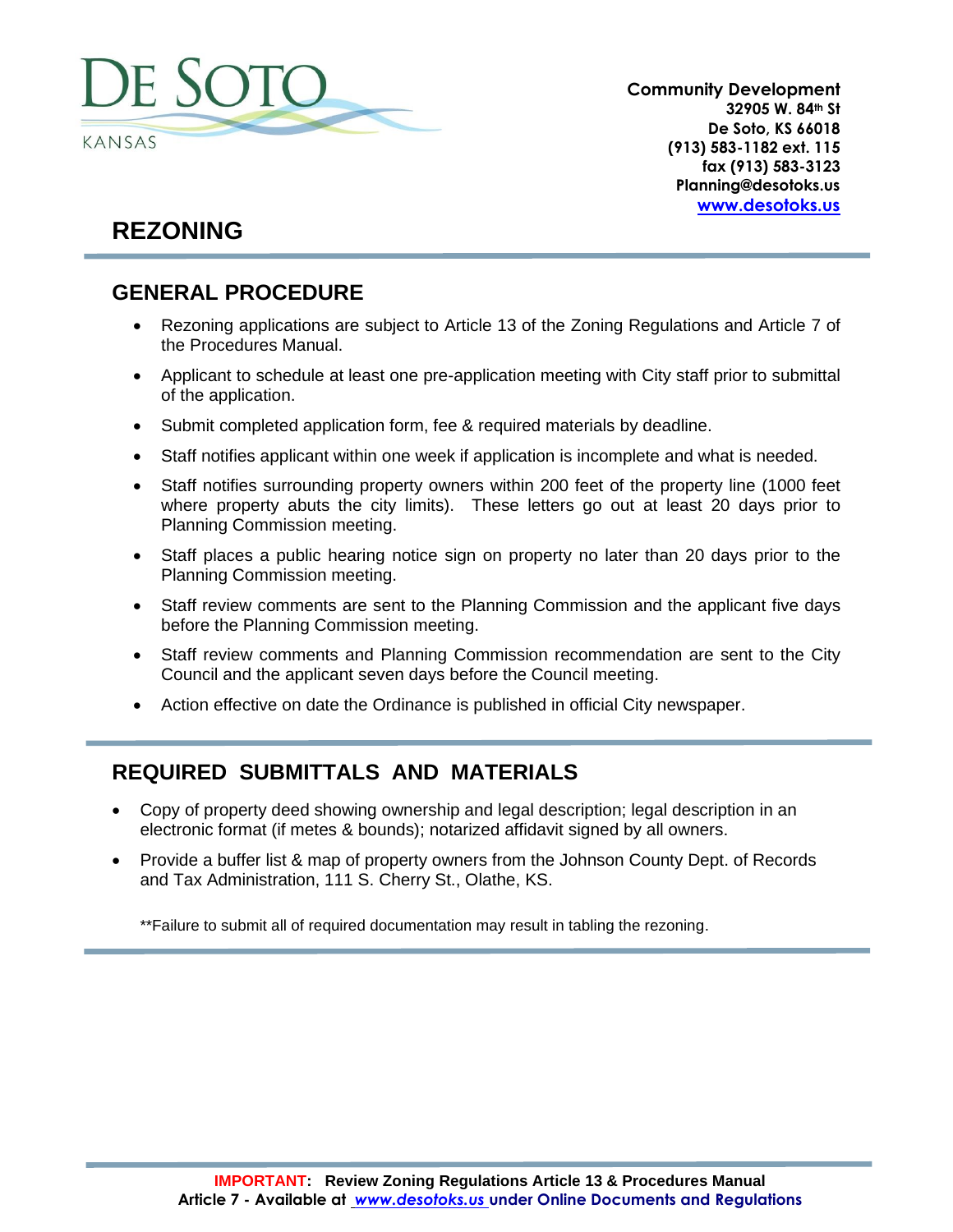## **APPLICATION REVIEW SCHEDULE**

All planning commission meetings begin at 6:00 p.m. at City Hall, 32905 w 84<sup>th</sup> Street City counsel meetings begin at 7:00 pm at City Hall, 32905 W 84<sup>th</sup> Street

| <b>Application Submittal</b><br><b>Deadline</b>                | <b>Publication /</b><br><b>Notification</b><br>Date        | <b>Planning Commission</b><br>Meeting   | <b>City Council</b><br>Meeting |
|----------------------------------------------------------------|------------------------------------------------------------|-----------------------------------------|--------------------------------|
| 4 weeks<br>before the<br><b>Planning Commission</b><br>Meetina | 20 Days<br>before the<br>Planning<br>Commission<br>Meeting | 4 <sup>th</sup> Tuesday<br>of the month | 3rd Thursday<br>of the month   |

\*\*State Statute requires a minimum 14-day waiting period between the PC meeting and the Council meeting.

### **REZONING APPLICATION FEES**

|                          | $1 - 5$ Acres | $5.1 - 10$ Acres | $10.1 - 20$ Acres | $20.1 + A$ cres |
|--------------------------|---------------|------------------|-------------------|-----------------|
| Residential <sup>1</sup> | \$350         | \$400            | \$450             | \$500           |
|                          |               |                  |                   |                 |
|                          | $0 - 5$ Acres | $5.1 - 15$ Acres | 15.1 – 25 Acres   | $25.1 + A$ cres |
| <b>Office</b>            | \$450         | \$500            | \$550             | \$600           |
| <b>Commercial</b>        | \$500         | \$550            | \$600             | \$650           |
| <b>Industrial</b>        | \$550         | \$600            | \$650             | \$700           |

**Please keep these first two pages for future reference.**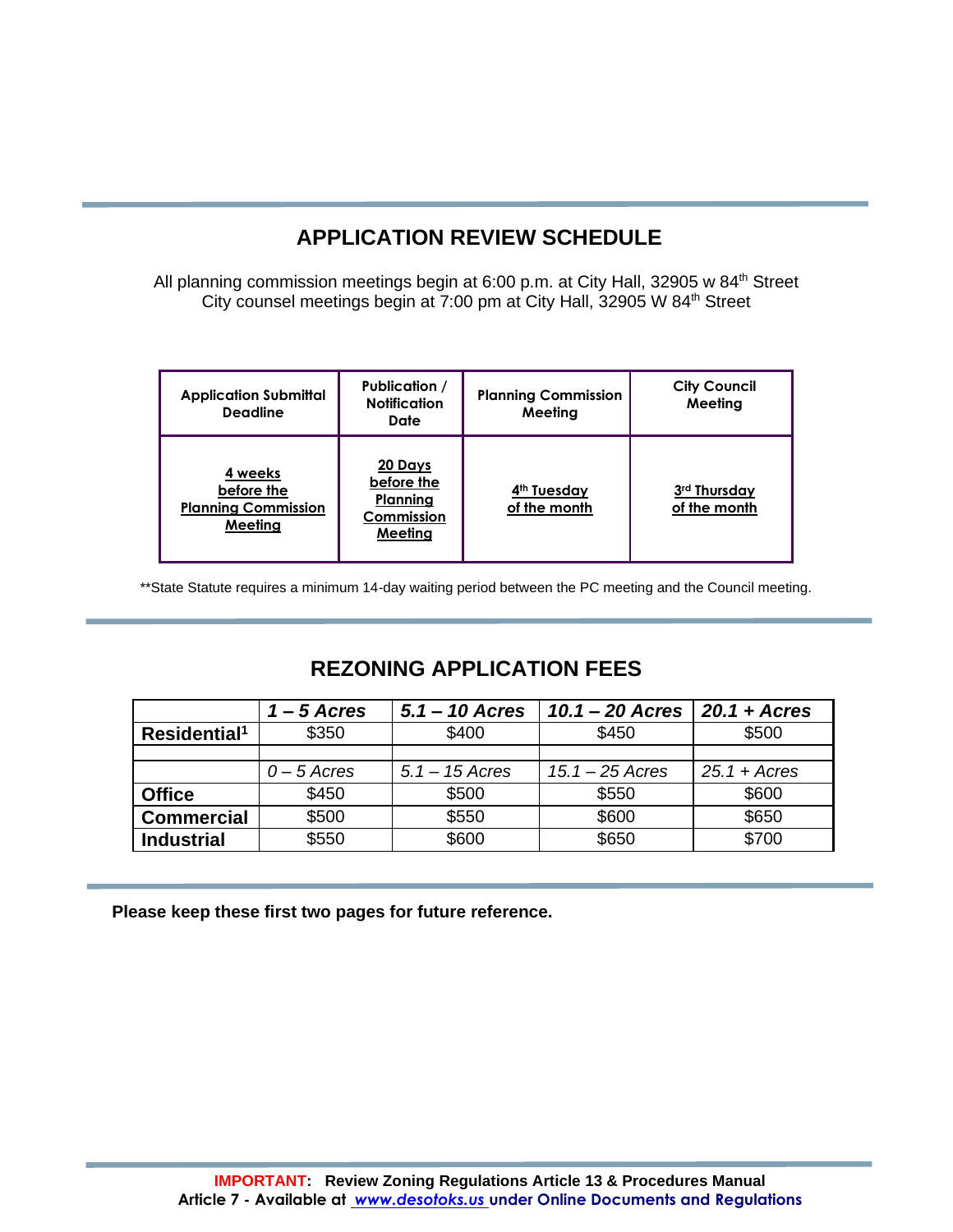### REZONING APPLICATION FORM

| Return Form to:                                            | For Office Use Only:                            |
|------------------------------------------------------------|-------------------------------------------------|
| City of De Soto Planning Department                        | Case No.: <u>Case No.:</u>                      |
| P.O. Box C, 32905 W. 84th Street                           |                                                 |
| De Soto, KS 66018                                          | Date Advertised:<br><u> </u>                    |
| (913) 583-1182, ext.115                                    | Public Hearing Date: <u>___________________</u> |
| Fax: (913) 583-3123                                        | Date Notices Sent:<br><u> </u>                  |
|                                                            |                                                 |
|                                                            |                                                 |
|                                                            |                                                 |
|                                                            |                                                 |
|                                                            |                                                 |
|                                                            |                                                 |
|                                                            |                                                 |
|                                                            |                                                 |
| LEGAL DESCRIPTION: University of the SCRIPTION:            |                                                 |
|                                                            |                                                 |
|                                                            |                                                 |
|                                                            |                                                 |
|                                                            |                                                 |
|                                                            |                                                 |
|                                                            |                                                 |
| TO BE COMPLETED FOLLOWING CONSULTATION WITH PLANNING STAFF |                                                 |
| SURROUNDING LAND USE AND ZONING:                           |                                                 |
| Zoning                                                     | Land Use                                        |
| North                                                      |                                                 |
| South                                                      |                                                 |
| East                                                       |                                                 |
| West                                                       |                                                 |
| <b>CHARACTER OF THE NEIGHBORHOOD:</b>                      |                                                 |
|                                                            |                                                 |
|                                                            |                                                 |

(Residential, commercial, industrial, rural, mixed use, parkland, etc.)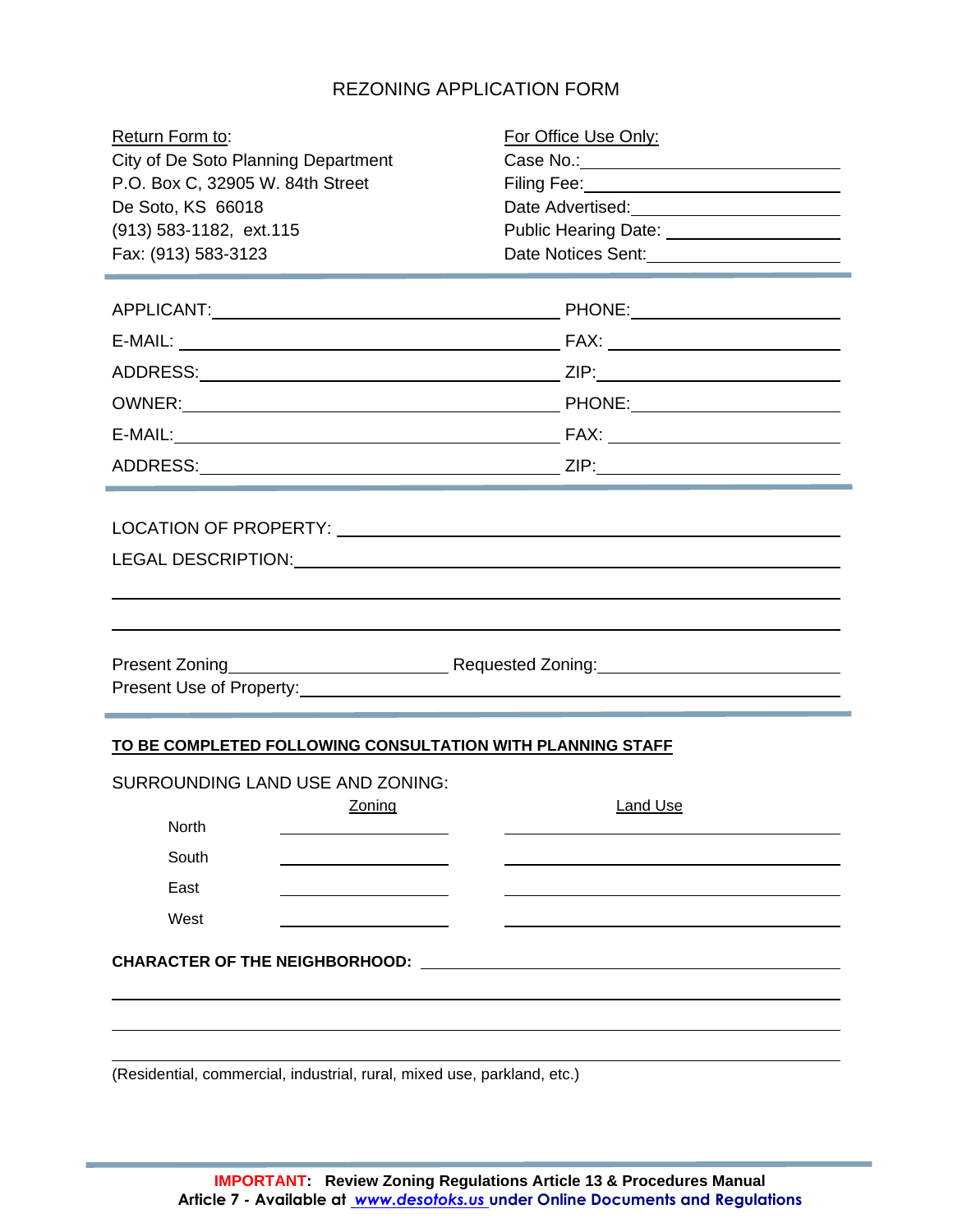#### RELATIONSHIP TO EXISTING ZONING PATTERN:

- 1. Would proposed change create a small, isolated district unrelated to surrounding districts? (Spot Zoning)
- 2. Are there substantial reasons why the property cannot be used in accordance with existing zoning?

| If yes, explain: |  |  |
|------------------|--|--|
|                  |  |  |

3. What would potential benefits to the community be if the rezoning were approved?

#### CONFORMANCE WITH COMPREHENSIVE PLAN:

- 1. Consistent with General Development Policies of the Comprehensive Plan?
- 2. Consistent with Future Land Use Map?

#### TRAFFIC CONDITIONS:

- 1. Street(s) with Access to Property: 2. Classification of Street(s): Arterial Collector Local
- 3. Right-of-Way Width:
- 4. Will turning movements caused by the proposed use create an undue traffic hazard?

#### WILL THE FOLLOWING CONDITIONS OR SERVICES BE PROVIDED:

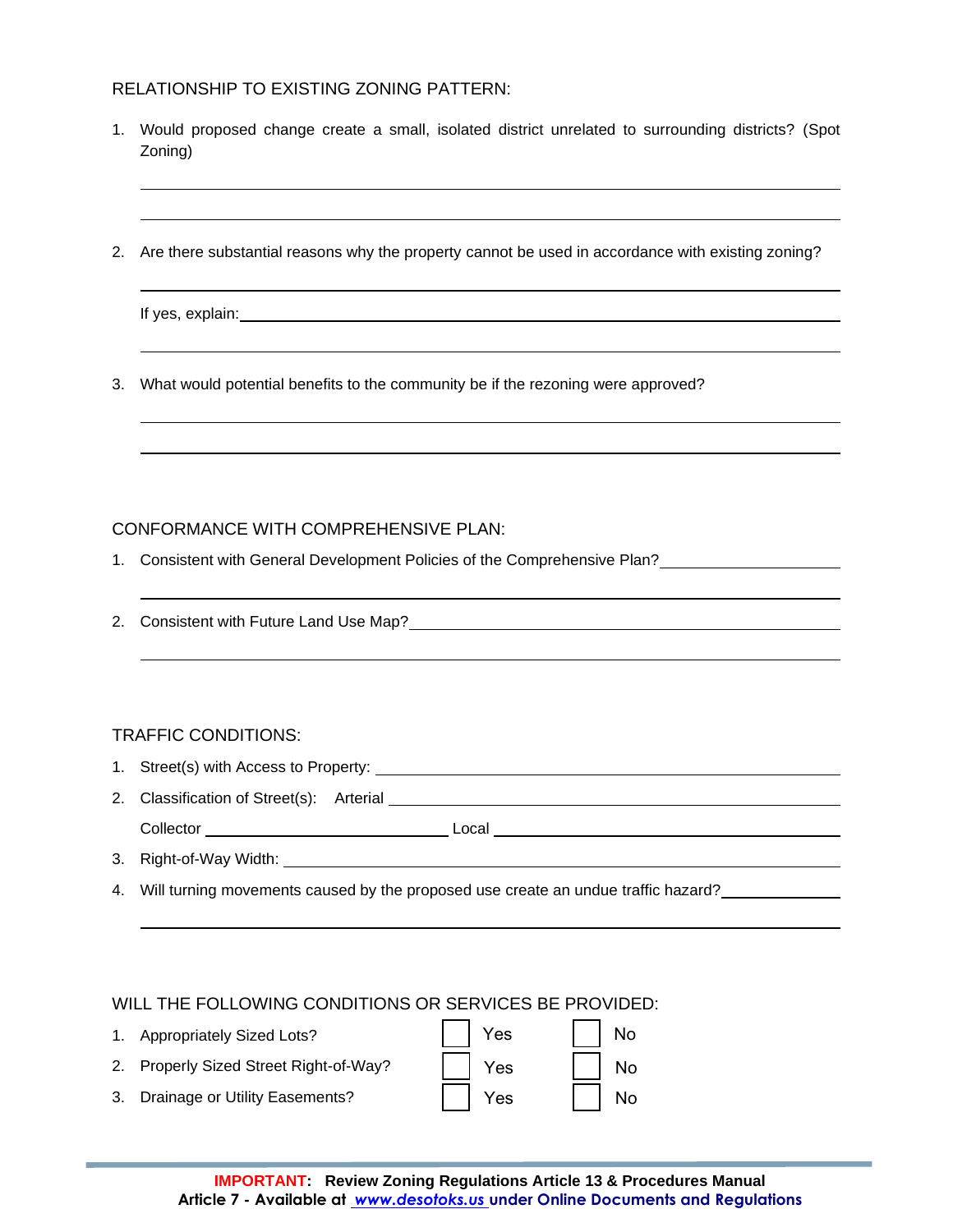| 4  | <b>Utilities or Services:</b>                                                                                                                                                                                                        |                                                               |
|----|--------------------------------------------------------------------------------------------------------------------------------------------------------------------------------------------------------------------------------------|---------------------------------------------------------------|
|    |                                                                                                                                                                                                                                      | Gas?<br><u> 1989 - Andrea State Barbara, poeta esperanto-</u> |
|    |                                                                                                                                                                                                                                      |                                                               |
|    |                                                                                                                                                                                                                                      |                                                               |
|    |                                                                                                                                                                                                                                      |                                                               |
| 6. |                                                                                                                                                                                                                                      |                                                               |
|    | 7. Parks and Recreation facilities <b>CONSTANT CONSTRUCTER AND THE READER IN A SET OF A SET OF A SET OF A SET OF A SET OF A SET OF A SET OF A SET OF A SET OF A SET OF A SET OF A SET OF A SET OF A SET OF A SET OF A SET OF A S</b> |                                                               |
| 8. |                                                                                                                                                                                                                                      |                                                               |

UNIQUE CHARACTERISTICS OF PROPERTY AND/OR POTENTIAL ENVIRONMENTAL IMPACTS AND ANY ADDITIONAL COMMENTS:

*\_\_\_\_\_\_\_\_\_\_\_\_\_\_\_\_\_\_\_\_\_\_\_\_\_\_\_\_\_\_\_\_\_\_\_\_\_\_\_\_\_\_\_\_\_\_\_\_\_\_\_\_\_\_\_\_\_\_\_\_\_\_\_\_\_\_\_\_\_\_\_\_\_\_\_\_\_\_*

*\_\_\_\_\_\_\_\_\_\_\_\_\_\_\_\_\_\_\_\_\_\_\_\_\_\_\_\_\_\_\_\_\_\_\_\_\_\_\_\_\_\_\_\_\_\_\_\_\_\_\_\_\_\_\_\_\_\_\_\_\_\_\_\_\_\_\_\_\_\_\_\_\_\_\_\_\_\_*

*\_\_\_\_\_\_\_\_\_\_\_\_\_\_\_\_\_\_\_\_\_\_\_\_\_\_\_\_\_\_\_\_\_\_\_\_\_\_\_\_\_\_\_\_\_\_\_\_\_\_\_\_\_\_\_\_\_\_\_\_\_\_\_\_\_\_\_\_\_\_\_\_\_\_\_\_\_\_*

*\_\_\_\_\_\_\_\_\_\_\_\_\_\_\_\_\_\_\_\_\_\_\_\_\_\_\_\_\_\_\_\_\_\_\_\_\_\_\_\_\_\_\_\_\_\_\_\_\_\_\_\_\_\_\_\_\_\_\_\_\_\_\_\_\_\_\_\_\_\_\_\_\_\_\_\_\_\_ \_\_\_\_\_\_\_\_\_\_\_\_\_\_\_\_\_\_\_\_\_\_\_\_\_\_\_\_\_\_\_\_\_\_\_\_\_\_\_\_\_\_\_\_\_\_\_\_\_\_\_\_\_\_\_\_\_\_\_\_\_\_\_\_\_\_\_\_\_\_\_\_\_\_\_\_\_\_*

| REQUIRED ATTACHMENTS: |  |
|-----------------------|--|

LUC Certified list of property owners within 200 feet obtained from Johnson County Department of Records and Tax Administration

Copy of deed showing all owners and legal description

| SIGNATURE: | DATE: |
|------------|-------|
| BY:        |       |
| TITLE:     |       |